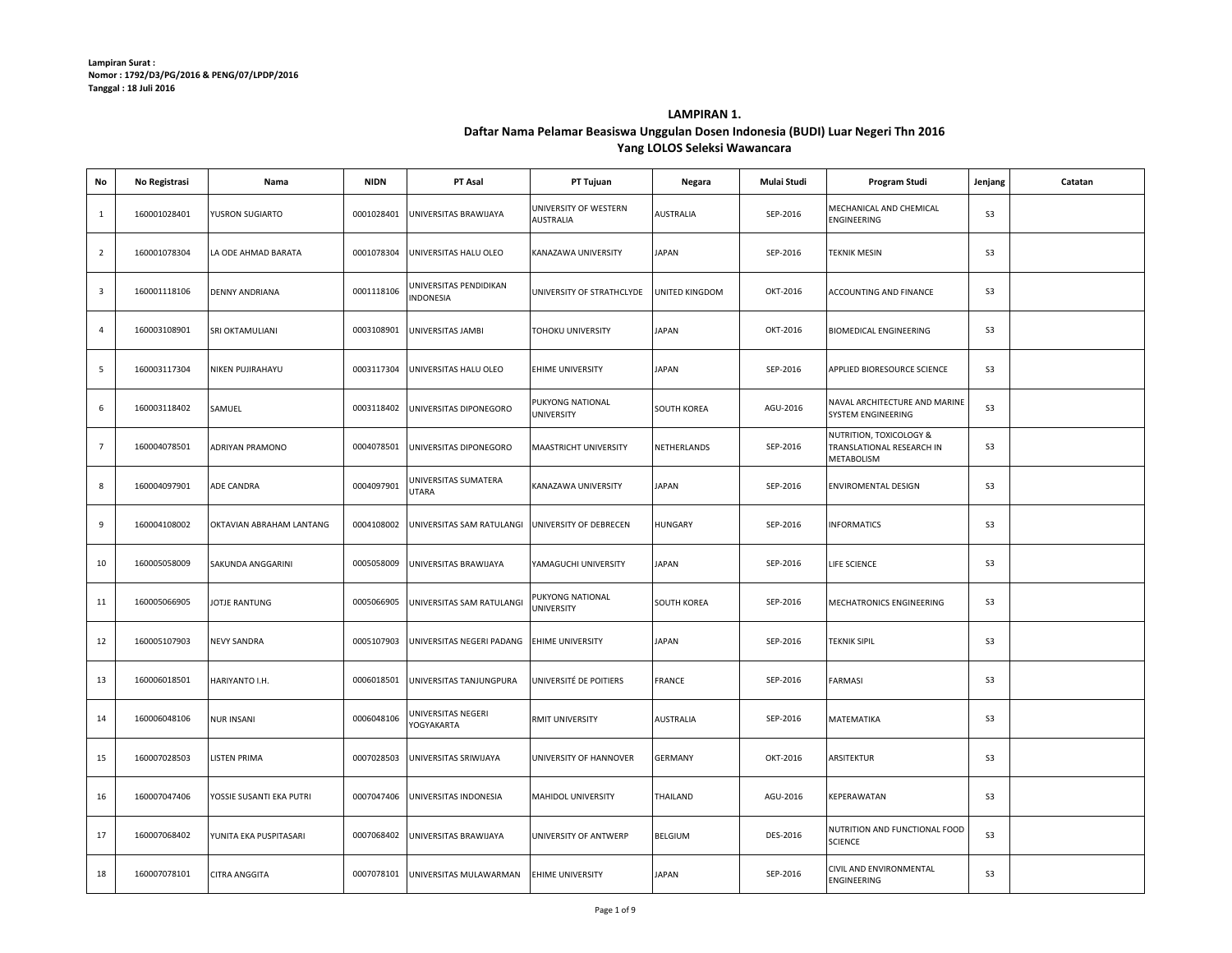| No | No Registrasi | Nama                             | <b>NIDN</b> | PT Asal                                           | PT Tujuan                                    | Negara         | Mulai Studi | Program Studi                                         | Jenjang        | Catatan |
|----|---------------|----------------------------------|-------------|---------------------------------------------------|----------------------------------------------|----------------|-------------|-------------------------------------------------------|----------------|---------|
| 19 | 160008098804  | SATRIALDI                        | 0008098804  | <b>INSTITUT TEKNOLOGI</b><br>BANDUNG              | HOKKAIDO UNIVERSITY                          | <b>JAPAN</b>   | APR-2017    | LIFE SCIENCE                                          | S <sub>3</sub> |         |
| 20 | 160009047710  | KATRIANI PUSPITA AYU             | 0009047710  | UNIVERSITAS PALANGKA RAYA                         | LEIDEN UNIVERSITY                            | NETHERLANDS    | SEP-2016    | AREA STUDIES                                          | S <sub>3</sub> |         |
| 21 | 160009048703  | SATIVANDI RIZA                   | 0009048703  | UNIVERSITAS BRAWIJAYA                             | YAMAGUCHI UNIVERSITY                         | JAPAN          | SEP-2016    | ENVIRONMENTAL ENGINEERING                             | S <sub>3</sub> |         |
| 22 | 160009067103  | MUHAMMAD FAUZAN EDY<br>PURNOMO   | 0009067103  | UNIVERSITAS BRAWIJAYA                             | KANAZAWA UNIVERSITY                          | JAPAN          | SEP-2016    | ELECTRICAL ENGINEERING AND<br><b>COMPUTER SCIENCE</b> | S <sub>3</sub> |         |
| 23 | 160009077806  | YULIANTA SIREGAR                 | 0009077806  | UNIVERSITAS SUMATERA<br>UTARA                     | KANAZAWA UNIVERSITY                          | JAPAN          | OKT-2016    | ELECTRICAL ENGINEERING AND<br><b>COMPUTER SCIENCE</b> | S <sub>3</sub> |         |
| 24 | 160010017707  | RONNY BASISTA                    | 0010017707  | UNIVERSITAS TERBUKA                               | VICTORIA UNIVERSITY OF<br>WELLINGTON         | NEW ZEALAND    | SEP-2016    | POLITICAL SCIENCE AND<br>INTERNATIONAL RELATIONS      | S <sub>3</sub> |         |
| 25 | 160010018609  | ARITA DEWI NUGRAHINI             | 0010018609  | UNIVERSITAS GADJAH MADA                           | <b>EHIME UNIVERSITY</b>                      | JAPAN          | APR-2017    | <b>AGRICULTURE</b>                                    | S <sub>3</sub> |         |
| 26 | 160010067805  | FARIDA HANUM                     | 0010067805  | JNIVERSITAS SUMATERA<br>UTARA                     | TOYOHASHI UNIVERSITY OF<br><b>TECHNOLOGY</b> | <b>JAPAN</b>   | MAR-2017    | ENVIRONMENTAL AND LIFE<br><b>SCIENCES</b>             | S <sub>3</sub> |         |
| 27 | 160010107206  | <b>MADE KARTAWAN</b>             | 0010107206  | INSTITUT SENI INDONESIA<br>DENPASAR               | UNIVERSITY OF CANTERBURY                     | NEW ZEALAND    | AGU-2016    | <b>MUSIC</b>                                          | S <sub>3</sub> |         |
| 28 | 160010108105  | MADE AYU HITAPRETIWI<br>SURYADHI | 0010108105  | UNIVERSITAS UDAYANA                               | OKAYAMA UNIVERSITY                           | JAPAN          | OKT-2016    | HUMAN ECOLOGY                                         | S <sub>3</sub> |         |
| 29 | 160011018602  | ARI KURNIAWAN                    | 0011018602  | UNIVERSITAS AIRLANGGA                             | UNIVERSITY OF SHEFFIELD                      | UNITED KINGDOM | OKT-2016    | <b>BANKING LAW</b>                                    | S <sub>3</sub> |         |
| 30 | 160011058701  | HUDAN STUDIAWAN                  | 0011058701  | INSTITUT TEKNOLOGI SEPULUH<br>NOPEMBER            | MURDOCH UNIVERSITY                           | AUSTRALIA      | FEB-2017    | ENGINEERING AND INFORMATION<br><b>TECHNOLOGY</b>      | S <sub>3</sub> |         |
| 31 | 160011067403  | AMBAR MULYONO                    | 0011067403  | JNIVERSITAS SEBELAS MARET                         | CHIBA UNIVERSITY                             | JAPAN          | SEP-2016    | <b>DESIGN SCIENCE</b>                                 | S <sub>3</sub> |         |
| 32 | 160011117708  | <b>ABDUL RAHIM</b>               | 0011117708  | UNIVERSITAS HASANUDDIN                            | KANAZAWA UNIVERSITY                          | JAPAN          | SEP-2016    | PHARMACEUTICAL SCIENCES                               | S <sub>3</sub> |         |
| 33 | 160012058204  | WIWIT                            | 0012058204  | UNIVERSITAS BENGKULU                              | UNIVERSITY OF TOKYO                          | <b>JAPAN</b>   | OKT-2016    | CHEMICAL OCEANOGRAPHY                                 | S <sub>3</sub> |         |
| 34 | 160013037806  | WIWIN IS EFFENDI                 | 0013037806  | UNIVERSITAS AIRLANGGA                             | <b>KOBE UNIVERSITY</b>                       | <b>JAPAN</b>   | SEP-2016    | RESPIRATORY MEDICINE                                  | S3             |         |
| 35 | 160013047602  | TAURAN                           | 0013047602  | UNIVERSITAS NEGERI<br>SURABAYA                    | UNIVERSITY OF HELSINKI                       | FINLAND        | OKT-2016    | PUBLIC POLICY                                         | S <sub>3</sub> |         |
| 36 | 160013048901  | RAHMA NUR KOMARIAH               | 0013048901  | UNIVERSITAS JAMBI                                 | <b>KYOTO UNIVERSITY</b>                      | <b>JAPAN</b>   | NOV-2016    | FOREST AND BIOMATERIALS<br><b>SCIENCE</b>             | S <sub>3</sub> |         |
| 37 | 160013058101  | DODI WIDIYANTO                   | 0013058101  | UNIVERSITAS GADJAH MADA                           | NAGOYA UNIVERSITY                            | <b>JAPAN</b>   | OKT-2016    | <b>GEOGRAPHY</b>                                      | S <sub>3</sub> |         |
| 38 | 160013068007  | ANIF JAMALUDDIN                  | 0013068007  | UNIVERSITAS SEBELAS MARET NAT. CENTRAL UNIVERSITY |                                              | TAIWAN         | DES-2016    | <b>ENERGY ENGINEERING</b>                             | S <sub>3</sub> |         |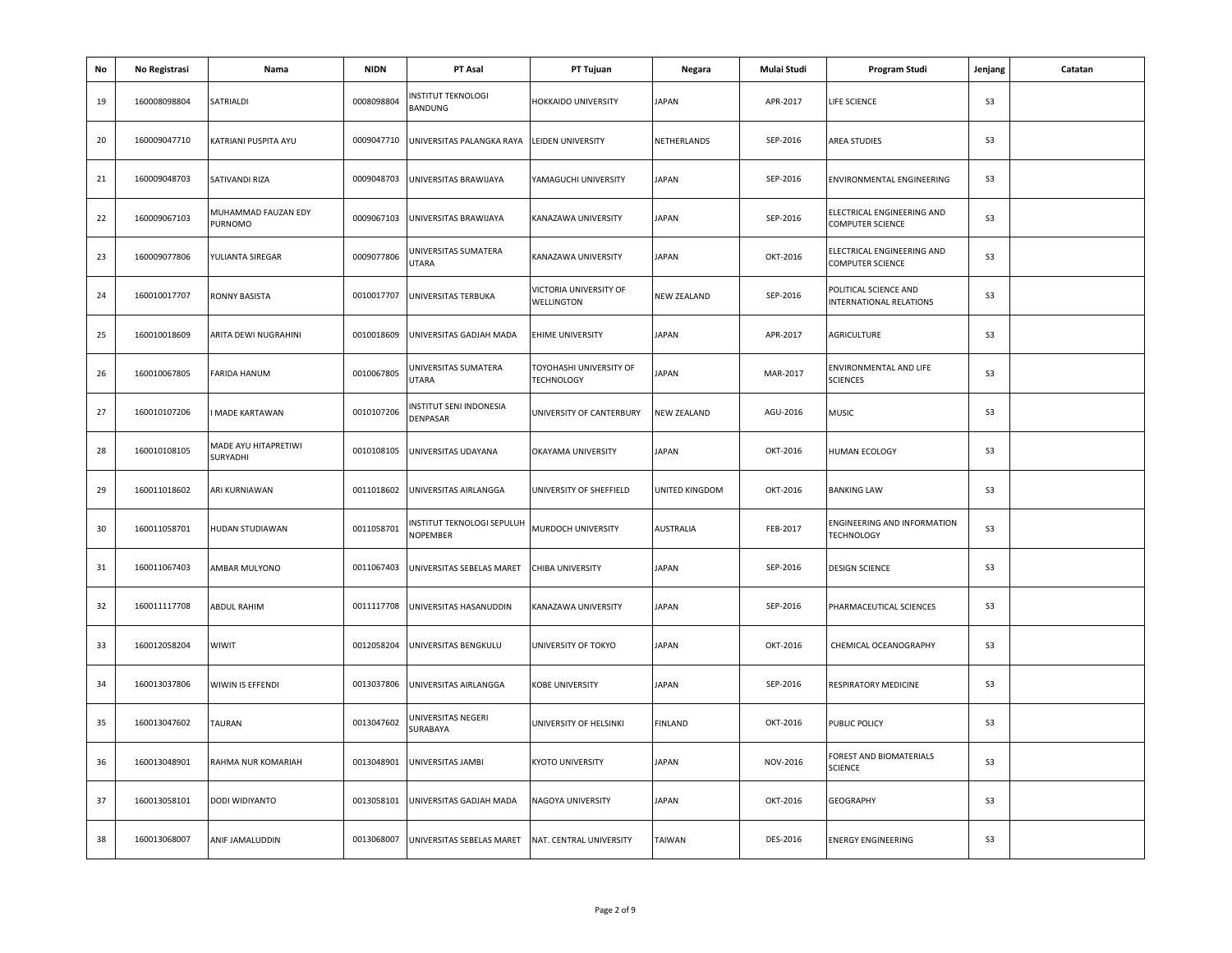| No | No Registrasi | Nama                           | <b>NIDN</b> | PT Asal                                       | PT Tujuan                         | Negara             | Mulai Studi | Program Studi                                                  | Jenjang        | Catatan |
|----|---------------|--------------------------------|-------------|-----------------------------------------------|-----------------------------------|--------------------|-------------|----------------------------------------------------------------|----------------|---------|
| 39 | 160013087302  | SIRAJUDDIN KAMAL               | 0013087302  | UNIVERSITAS LAMBUNG<br><b>MANGKURAT</b>       | UNIVERSITY OF NEWCASTLE           | AUSTRALIA          | JUN-2016    | <b>TESOL</b>                                                   | S <sub>3</sub> |         |
| 40 | 160013098201  | EKO SUSANTO                    | 0013098201  | UNIVERSITAS DIPONEGORO                        | HOKKAIDO UNIVERSITY               | JAPAN              | OKT-2016    | MARINE LIFE SCIENCES, GRADUATE<br>SCHOOL OF FISHERIES SCIENCES | S <sub>3</sub> |         |
| 41 | 160014108103  | FARIDA RACHMAWATI              | 0014108103  | NSTITUT TEKNOLOGI SEPULUH<br>NOPEMBER         | QUEENSLAND UNIVERSITY OF<br>TECH. | AUSTRALIA          | SEP-2016    | SCIENCE AND ENGINEERING                                        | S <sub>3</sub> |         |
| 42 | 160015038505  | AHMAD SYAUQY                   | 0015038505  | UNIVERSITAS DIPONEGORO                        | TAIPEI MEDICAL UNIVERSITY         | TAIWAN             | SEP-2016    | NUTRITION AND HEALTH SCIENCES                                  | S <sub>3</sub> |         |
| 43 | 160015046902  | LIFTIAH                        | 0015046902  | JNIVERSITAS NEGERI<br>SEMARANG                | NAT. CHUNG CHENG<br>UNIVERSITY    | TAIWAN             | AGU-2016    | <b>COGNITIVE SCIENCES</b>                                      | S <sub>3</sub> |         |
| 44 | 160015107705  | <b>BASO NASRULLAH</b>          | 0015107705  | POLITEKNIK NEGERI UJUNG<br>PANDANG            | EHIME UNIVERSITY                  | <b>JAPAN</b>       | SEP-2016    | MECHANICAL ENGINNERING                                         | S <sub>3</sub> |         |
| 45 | 160015117604  | RADEN RINOVA SISWORO           | 0015117604  | UNIVERSITAS HALU OLEO                         | KANAZAWA UNIVERSITY               | <b>JAPAN</b>       | SEP-2016    | MECHANICAL ENGINEERING                                         | S <sub>3</sub> |         |
| 46 | 160015117907  | <b>BAYU PRIHANDONO</b>         | 0015117907  | UNIVERSITAS TANJUNGPURA                       | UNIVERSITÉ DE POITIERS            | FRANCE             | SEP-2016    | MATHEMATICS                                                    | S3             |         |
| 47 | 160016087808  | RAHMAT                         | 0016087808  | UNIVERSITAS HASANUDDIN                        | TAIPEI MEDICAL UNIVERSITY         | TAIWAN             | NOV-2016    | <b>DENTISTRY</b>                                               | S <sub>3</sub> |         |
| 48 | 160017028204  | PUJI RAHMAWATI NURCAHYANI      | 0017028204  | JNIVERSITAS PENDIDIKAN<br>INDONESIA           | HIROSHIMA UNIVERSITY              | <b>JAPAN</b>       | SEP-2016    | MECHANICAL SCIENCE AND<br>ENGINEERING                          | S <sub>3</sub> |         |
| 49 | 160017068302  | RULY WILIANDRI                 | 0017068302  | UNIVERSITAS NEGERI MALANG                     | <b>LEIDEN UNIVERSITY</b>          | NETHERLANDS        | SEP-2016    | ETHNOSYSTEMS AND<br>DEVELOPMENT PROGRAMME                      | S <sub>3</sub> |         |
| 50 | 160017078204  | RINI YULIANINGSIH              | 0017078204  | UNIVERSITAS BRAWIJAYA                         | <b>EHIME UNIVERSITY</b>           | <b>JAPAN</b>       | OKT-2016    | APPLIED BIORESOURCE SCIENCE                                    | S <sub>3</sub> |         |
| 51 | 160017078306  | <b>IBRAHIM FATWA WIJAYA</b>    | 0017078306  | UNIVERSITAS SEBELAS MARET                     | <b>CRANFIELD UNIVERSITY</b>       | UNITED KINGDOM     | SEP-2016    | MANAGEMENT                                                     | S <sub>3</sub> |         |
| 52 | 160018038006  | CEP JANDI ANWAR                | 0018038006  | UNIVERSITAS SULTAN AGENG<br>TIRTAYASA         | UNIVERSITY OF LEICESTER           | UNITED KINGDOM     | SEP-2016    | <b>ECONOMICS</b>                                               | S <sub>3</sub> |         |
| 53 | 160018048202  | SAMUEL BUDI WARDHANA<br>KUSUMA | 0018048202  | JNIVERSITAS NEGERI<br>SEMARANG                | KANAZAWA UNIVERSITY               | JAPAN              | OKT-2016    | NATURAL SYSTEM                                                 | S3             |         |
| 54 | 160018048801  | MOCHAMMAD HAFIIZH              | 0018048801  | UNIVERSITAS NEGERI MALANG KANAZAWA UNIVERSITY |                                   | <b>JAPAN</b>       | OKT-2016    | APPLIED COMPUTATIONAL<br>MATHEMATICS                           | S <sub>3</sub> |         |
| 55 | 160018068004  | E JOENI ARIANTO KURNIAWAN      | 0018068004  | UNIVERSITAS AIRLANGGA                         | UNIVERSITY OF PISA                | <b>ITALY</b>       | OKT-2016    | LAW                                                            | S <sub>3</sub> |         |
| 56 | 160018108302  | FERONIKA HEPPY SRIHERFYNA      | 0018108302  | UNIVERSITAS BRAWIJAYA                         | YAMAGUCHI UNIVERSITY              | <b>JAPAN</b>       | SEP-2016    | LIFE SCIENCE                                                   | S <sub>3</sub> |         |
| 57 | 160019028202  | KHAIRU ROOJIQIEN SOBANDI       | 0019028202  | JNIVERSITAS JENDERAL<br>SOEDIRMAN             | UNIVERSITY OF CANTERBURY          | <b>NEW ZEALAND</b> | OKT-2016    | POLITICAL SCIENCE                                              | S <sub>3</sub> |         |
| 58 | 160019068401  | FAISAL                         | 0019068401  | JNIVERSITAS NEGERI<br>MAKASSAR                | SEOUL NATIONAL UNIVERSITY         | <b>SOUTH KOREA</b> | AGU-2016    | <b>BIOLOGY EDUCATION</b>                                       | S <sub>3</sub> |         |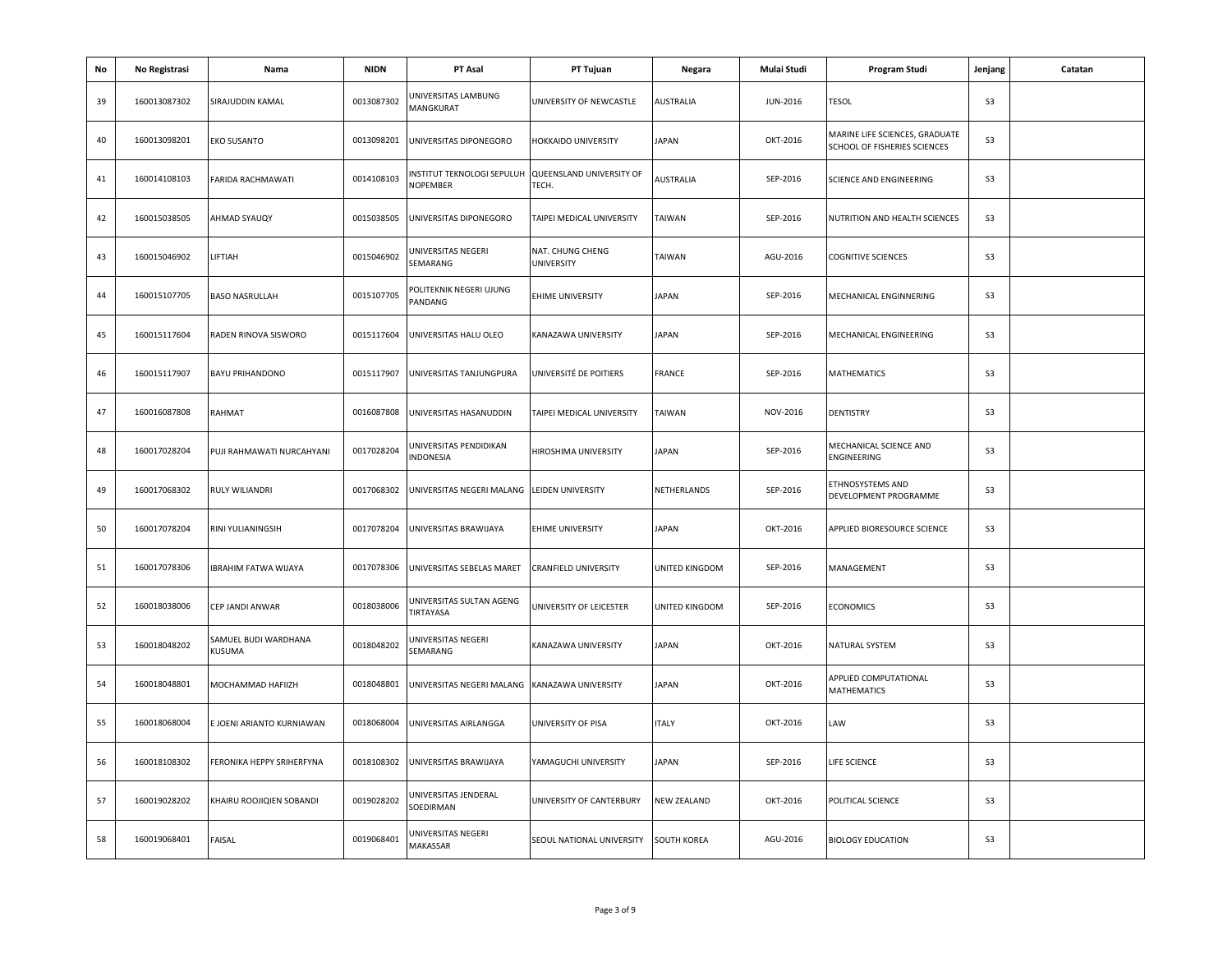| No | No Registrasi | Nama                              | <b>NIDN</b> | PT Asal                                            | PT Tujuan                             | Negara         | Mulai Studi | Program Studi                                             | Jenjang        | Catatan |
|----|---------------|-----------------------------------|-------------|----------------------------------------------------|---------------------------------------|----------------|-------------|-----------------------------------------------------------|----------------|---------|
| 59 | 160020038401  | MIRNA FITRANI                     | 0020038401  | UNIVERSITAS SRIWIJAYA                              | KASETSART UNIVERSITY                  | THAILAND       | JAN-2017    | <b>FISHERIES SCIENCE AND</b><br><b>TECHNOLOGY</b>         | S <sub>3</sub> |         |
| 60 | 160020057407  | MEILIYANA                         | 0020057407  | UNIVERSITAS LAMPUNG                                | UNIVERSITY OF LEEDS                   | UNITED KINGDOM | SEP-2016    | <b>GEOGRAPHY</b>                                          | S <sub>3</sub> |         |
| 61 | 160020097802  | <b>DEDY ANTONY</b>                | 0020097802  | UNIVERSITAS JAMBI                                  | THE UNIVERSITY OF READING             | UNITED KINGDOM | SEP-2016    | <b>SOIL SCIENCE</b>                                       | S <sub>3</sub> |         |
| 62 | 160020117705  | SITI NUZULIA                      | 0020117705  | UNIVERSITAS NEGERI<br>SEMARANG                     | UNIVERSITY OF HULL                    | UNITED KINGDOM | SEP-2016    | <b>PSIKOLOGI</b>                                          | S <sub>3</sub> |         |
| 63 | 160021017908  | NUR ISDAH                         | 0021017908  | UNIVERSITAS HASANUDDIN                             | UNIVERSITY OF AMSTERDAM               | NETHERLANDS    | SEP-2016    | REFUGEE, HUMAN MIGRATION AND<br>INTERNATIONAL DEVELOPMENT | S <sub>3</sub> |         |
| 64 | 160021048005  | <b>VENNY KAROLINA</b>             | 0021048005  | UNIVERSITAS TANJUNGPURA                            | QUEEN'S UNIVERSITY BELFAST            | UNITED KINGDOM | SEP-2016    | <b>EDUCATION</b>                                          | S <sub>3</sub> |         |
| 65 | 160022058003  | PUTRI TEESA RADHIYANTI<br>SANTOSO | 0022058003  | UNIVERSITAS PADJADJARAN                            | <b>GUNMA UNIVERSITY</b>               | JAPAN          | NOV-2016    | <b>MEDICINE</b>                                           | S <sub>3</sub> |         |
| 66 | 160022067807  | WAHYUDDIN                         | 0022067807  | UNIVERSITAS HASANUDDIN                             | UNIVERSITÉ PARIS 4<br>SORBONNE        | FRANCE         | SEP-2016    | <b>GEOGRAFI BUDAYA</b>                                    | S <sub>3</sub> |         |
| 67 | 160023038204  | VITA FAJRIANI RIDWAN              | 0023038204  | POLITEKNIK NEGERI UJUNG<br>PANDANG                 | <b>EHIME UNIVERSITY</b>               | <b>JAPAN</b>   | SEP-2016    | CIVIL AND ENVIRONMENTAL<br>ENGINEERING                    | S <sub>3</sub> |         |
| 68 | 160024037301  | <b>BAGUS SETIABUDI WIWOHO</b>     | 0024037301  | UNIVERSITAS NEGERI MALANG UNIVERSITY OF QUEENSLAND |                                       | AUSTRALIA      | JAN-2017    | GEOGRAPHY, PLANNING, AND<br>ENVIRONMENTAL MANAGEMENT      | S <sub>3</sub> |         |
| 69 | 160024038107  | PRIYAMBODO NUR ARDI<br>NUGROHO    | 0024038107  | POLITEKNIK PERKAPALAN<br>NEGERI SURABAYA           | KUMAMOTO UNIVERSITY                   | JAPAN          | OKT-2016    | ADVANCED MECHANICAL SYSTEMS                               | S <sub>3</sub> |         |
| 70 | 160024068006  | <b>HARTONO</b>                    | 0024068006  | JNIVERSITAS NEGERI<br>MAKASSAR                     | KANAZAWA UNIVERSITY                   | <b>JAPAN</b>   | OKT-2016    | NATURAL SYSTEM                                            | S <sub>3</sub> |         |
| 71 | 160024098104  | ANNE CAROLINA                     | 0024098104  | <b>INSTITUT PERTANIAN BOGOR</b>                    | KANAZAWA UNIVERSITY                   | <b>JAPAN</b>   | OKT-2016    | NATURAL SCIENCE AND<br><b>TECHNOLOGY</b>                  | S <sub>3</sub> |         |
| 72 | 160025017109  | VONTAS ALFENNY NAHAN              | 0025017109  | UNIVERSITAS PALANGKA RAYA UNIVERSITY OF LEICESTER  |                                       | UNITED KINGDOM | SEP-2016    | ENGINEERING                                               | S <sub>3</sub> |         |
| 73 | 160025037403  | RIFAI                             | 0025037403  | UNIVERSITAS TADULAKO                               | KANAZAWA UNIVERSITY                   | <b>JAPAN</b>   | OKT-2016    | ENVIRONMENTAL SCIENCE AND<br>ENGINEERING                  | S <sub>3</sub> |         |
| 74 | 160025077809  | ARDHIAN AGUNG YULIANTO            | 0025077809  | UNIVERSITAS ANDALAS                                | KANAZAWA UNIVERSITY                   | <b>JAPAN</b>   | OKT-2016    | ELECTRICAL ENGINEERING AND<br><b>COMPUTER SCIENCE</b>     | S <sub>3</sub> |         |
| 75 | 160025088301  | ANUGRAH ADITYA BUDIARSA           | 0025088301  | UNIVERSITAS MULAWARMAN                             | LEIDEN UNIVERSITY                     | NETHERLANDS    | SEP-2016    | <b>ENVIRONMENTAL SCIENCE</b>                              | S <sub>3</sub> |         |
| 76 | 160025097907  | SAPTO ANDRIYONO                   | 0025097907  | UNIVERSITAS AIRLANGGA                              | PUKYONG NATIONAL<br><b>UNIVERSITY</b> | SOUTH KOREA    | SEP-2016    | <b>BIOMEDICAL ENGINEERING</b>                             | S <sub>3</sub> |         |
| 77 | 160026037908  | ICE YOLANDA PURI                  | 0026037908  | UNIVERSITAS ANDALAS                                | KANAZAWA UNIVERSITY                   | <b>JAPAN</b>   | SEP-2016    | NATURAL SCIENCE AND<br><b>TECHNOLOGY</b>                  | S <sub>3</sub> |         |
| 78 | 160026107905  | MUSTIKA ANGGRAENI                 | 0026107905  | UNIVERSITAS BRAWIJAYA                              | UNIVERSITY OF AMSTERDAM               | NETHERLANDS    | OKT-2016    | HUMAN GEOGRAPHY, PLANNING &<br>INTERNATIONAL DEVELOPMENT  | S <sub>3</sub> |         |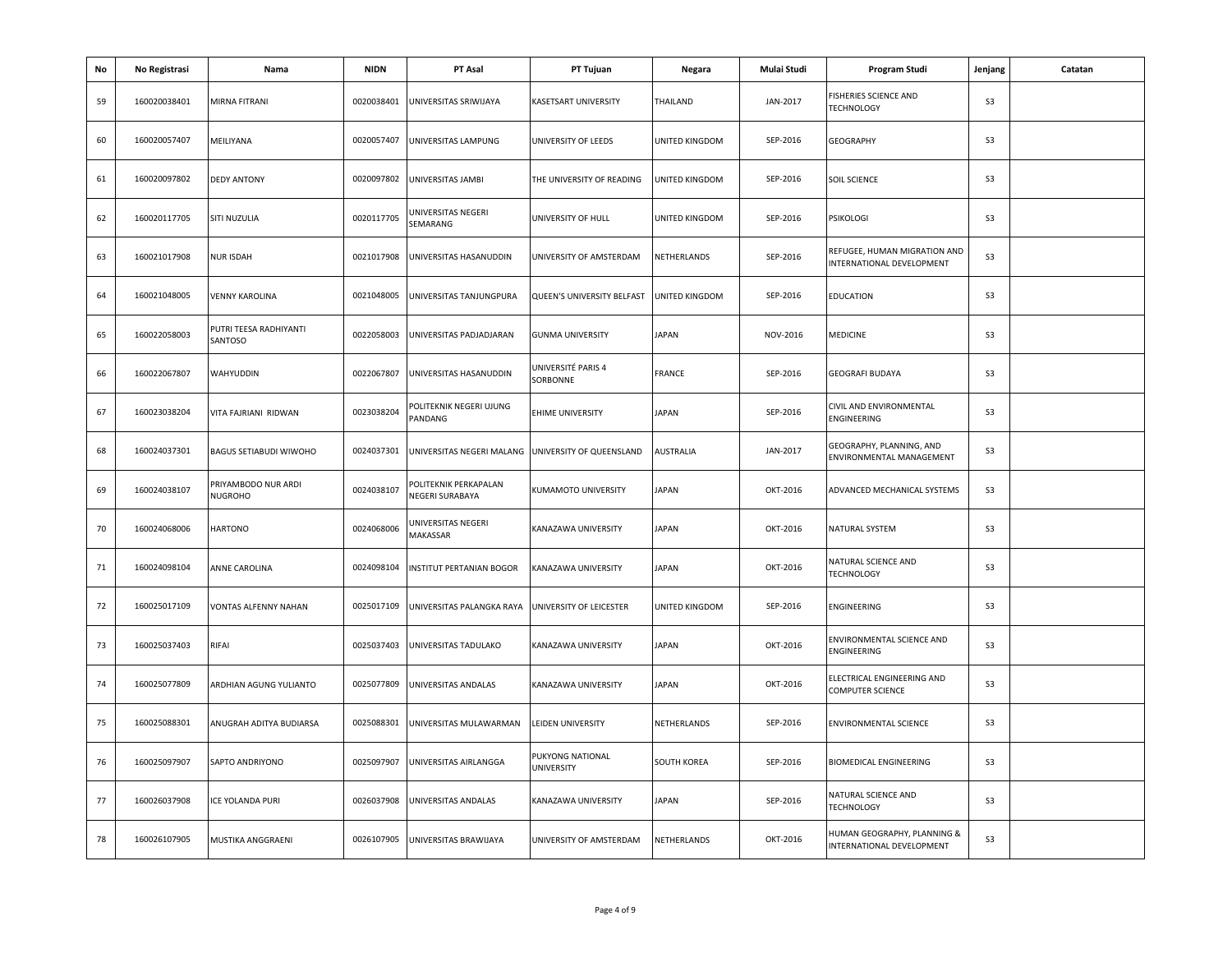| No | No Registrasi | Nama                     | <b>NIDN</b> | PT Asal                                          | PT Tujuan                                 | Negara         | Mulai Studi | Program Studi                                        | Jenjang        | Catatan |
|----|---------------|--------------------------|-------------|--------------------------------------------------|-------------------------------------------|----------------|-------------|------------------------------------------------------|----------------|---------|
| 79 | 160027078102  | RANGGA SETIAWAN          | 0027078102  | UNIVERSITAS PADJADJARAN                          | UNIVERSITY OF TSUKUBA                     | <b>JAPAN</b>   | SEP-2016    | LIFE AND ENVIRONMENTAL<br><b>SCIENCES</b>            | S <sub>3</sub> |         |
| 80 | 160028026903  | AGENG SADNOWO REPELIANTO | 0028026903  | UNIVERSITAS LAMPUNG                              | YOKOHAMA NATIONAL<br>UNIVERSITY           | JAPAN          | SEP-2016    | RISK MANAGEMENT AND<br>ENVIRONMENTAL SCIENCES        | S <sub>3</sub> |         |
| 81 | 160028027408  | WAYAN GEDE SANTIKA       | 0028027408  | POLITEKNIK NEGERI BALI                           | MURDOCH UNIVERSITY                        | AUSTRALIA      | OKT-2016    | <b>ENERGY STUDY</b>                                  | S <sub>3</sub> |         |
| 82 | 160028028201  | ANNI NURLIANI            | 0028028201  | UNIVERSITAS LAMBUNG<br>MANGKURAT                 | <b>GIFU UNIVERSITY</b>                    | JAPAN          | OKT-2016    | BASIC VETERINARY SCIENCE                             | S <sub>3</sub> |         |
| 83 | 160028037503  | <b>DONY MARZUKI</b>      | 0028037503  | POLITEKNIK NEGERI PADANG                         | <b>CURTIN UNIVERSITY</b>                  | AUSTRALIA      | OKT-2016    | HUMANITIES                                           | S <sub>3</sub> |         |
| 84 | 160028047901  | MERA KARTIKA DELIMAYANTI | 0028047901  | POLITEKNIK NEGERI JAKARTA                        | KANAZAWA UNIVERSITY                       | JAPAN          | SEP-2016    | ELECTRICAL ENGINEERING AND<br>COMPUTER SCIENCE       | S <sub>3</sub> |         |
| 85 | 160029077802  | NUNING VITA HIDAYATI     | 0029077802  | UNIVERSITAS JENDERAL<br>SOEDIRMAN                | UNIVERSITE AIX - MARSEILLE                | FRANCE         | SEP-2016    | MARINE SCIENCE                                       | S <sub>3</sub> |         |
| 86 | 160029078203  | RONALDO TALAPESSY        | 0029078203  | UNIVERSITAS PATTIMURA                            | KUMAMOTO UNIVERSITY                       | JAPAN          | SEP-2016    | FRONTIER TECHNOLOGY FOR<br><b>ENERGY AND DEVICES</b> | S <sub>3</sub> |         |
| 87 | 160030098205  | <b>JUBAIDAH</b>          | 0030098205  | UNIVERSITAS NEGERI MEDAN                         | WASEDA UNIVERSITY                         | <b>JAPAN</b>   | APR-2017    | NUCLEAR ENERGY                                       | S <sub>3</sub> |         |
| 88 | 160031107403  | AISJAH RACHMAWATY RYADIN | 0031107403  | UNIVERSITAS KHAIRUN                              | UNIVERSITY OF GOETTINGEN                  | <b>GERMANY</b> | SEP-2016    | FOREST BOTANY AND TREE<br>PHYSIOLOGY                 | S <sub>3</sub> |         |
| 89 | 160114017901  | DENI P LUMBANTORUAN      | 0114017901  | INSTITUT TEKNOLOGI DEL                           | KING'S COLLEGE LONDON                     | UNITED KINGDOM | JAN-2017    | TELECOMMUNICATIONS                                   | S <sub>3</sub> |         |
| 90 | 160211037601  | AHMAD LUTHFI             | 0211037601  | UNIVERSITAS ISLAM INDONESIA                      | DELFT UNIVERSITY OF<br><b>TECHNOLOGY</b>  | NETHERLANDS    | JUN-2016    | TECHNOLOGY, POLICY AND<br>MANAGEMENT                 | S <sub>3</sub> |         |
| 91 | 160310088201  | <b>TONY</b>              | 0310088201  | UNIVERSITAS TARUMANAGARA CURTIN UNIVERSITY       |                                           | AUSTRALIA      | FEB-2017    | COMPUTING                                            | S <sub>3</sub> |         |
| 92 | 160316067702  | POPY YUNIAR              | 0316067702  | UNIVERSITAS INDONESIA                            | <b>CURTIN UNIVERSITY</b>                  | AUSTRALIA      | JUN-2017    | PUBLIC HEALTH                                        | S <sub>3</sub> |         |
| 93 | 160318077606  | <b>DWI GAYATRI</b>       | 0318077606  | UNIVERSITAS INDONESIA                            | UNIVERSITY OF WESTERN<br><b>AUSTRALIA</b> | AUSTRALIA      | JUL-2017    | PUBLIC HEALTH                                        | S <sub>3</sub> |         |
| 94 | 160318117504  | NOVIETA HARDEANI SARI    | 0318117504  | UNIVERSITAS NASIONAL                             | NEWCASTLE UNIVERSITY                      | UNITED KINGDOM | SEP-2016    | HUMAN & SOCIAL GEOGRAPHY                             | S <sub>3</sub> |         |
| 95 | 160320088501  | TENY HANDHAYANI          | 0320088501  | UNIVERSITAS TARUMANAGARA UNIVERSITY OF CAMBRIDGE |                                           | UNITED KINGDOM | SEP-2016    | COMPUTER SCIENCE                                     | S <sub>3</sub> |         |
| 96 | 160330018001  | <b>VENIE VIKTORIA</b>    | 0330018001  | UNIVERSITAS KATOLIK<br>INDONESIA ATMA JAYA       | NAGOYA UNIVERSITY                         | JAPAN          | APR-2017    | PSYCHOLOGY                                           | S <sub>3</sub> |         |
| 97 | 160404117901  | <b>BEDY PURNAMA</b>      | 0404117901  | UNIVERSITAS TELKOM                               | KANAZAWA UNIVERSITY                       | JAPAN          | SEP-2016    | ELECTRICAL ENGINEERING AND<br>COMPUTER SCIENCE       | S <sub>3</sub> |         |
| 98 | 160405027606  | BENYAMIN WAHYUDI         |             | 0405027606 STMIK TULUS CENDEKIA                  | UNIVERSITY OF ERLANGEN-<br>NUERNBERG      | <b>GERMANY</b> | SEP-2016    | COMPUTATIONAL ENGINEERING                            | S <sub>3</sub> |         |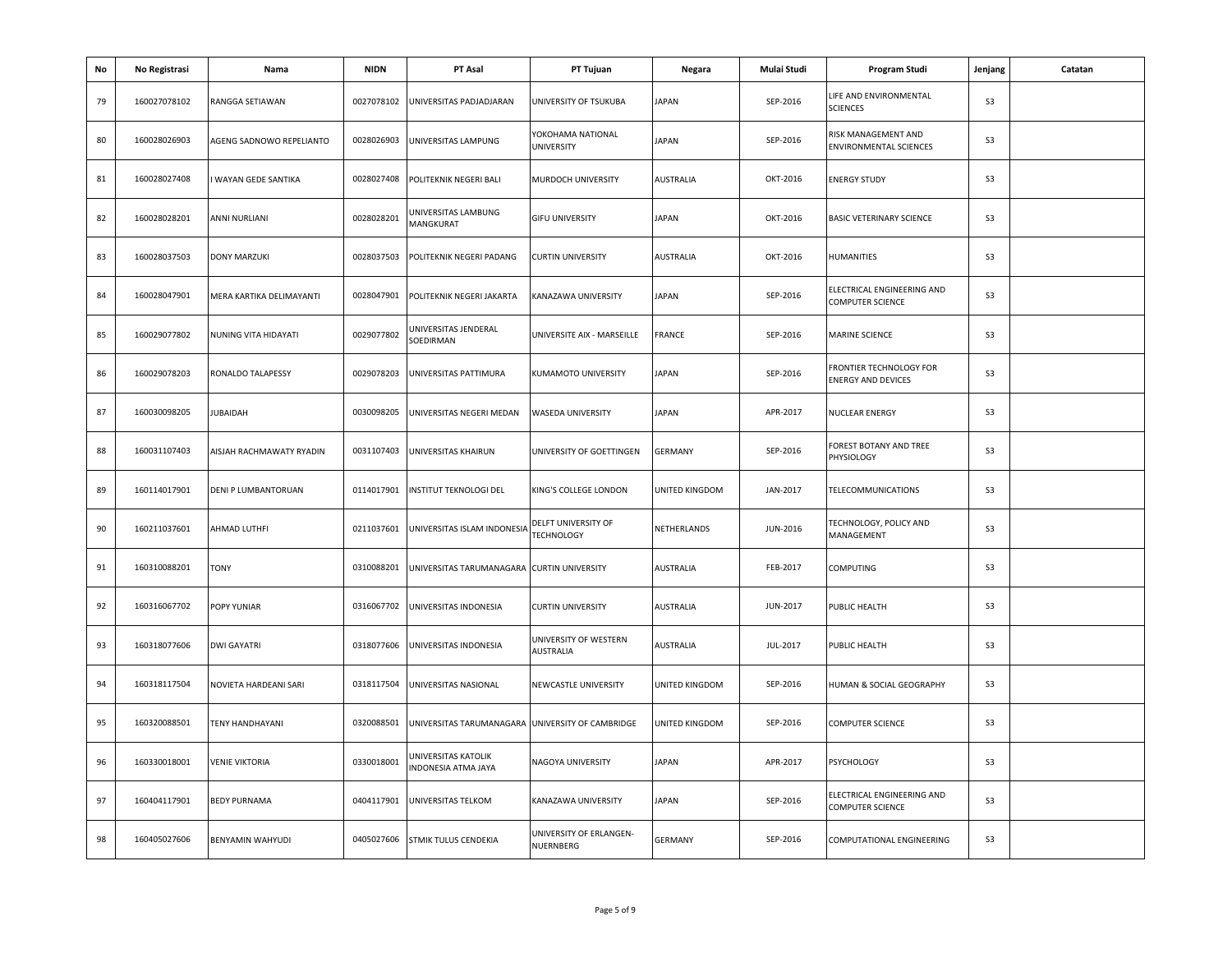| No  | No Registrasi | Nama                                 | <b>NIDN</b> | PT Asal                                      | PT Tujuan                              | Negara         | Mulai Studi | Program Studi                                  | Jenjang        | Catatan |
|-----|---------------|--------------------------------------|-------------|----------------------------------------------|----------------------------------------|----------------|-------------|------------------------------------------------|----------------|---------|
| 99  | 160406048701  | <b>FAVIAN DEWANTA</b>                | 0406048701  | UNIVERSITAS TELKOM                           | KANAZAWA UNIVERSITY                    | <b>JAPAN</b>   | SEP-2016    | ELECTRICAL ENGINEERING AND<br>COMPUTER SCIENCE | S <sub>3</sub> |         |
| 100 | 160407128601  | SUPRIYANTO                           | 0407128601  | <b>INSTITUT PERTANIAN BOGOR</b>              | UNIVERSITY OF TSUKUBA                  | JAPAN          | SEP-2016    | LIFE AND ENVIRONMENTAL<br><b>SCIENCES</b>      | S <sub>3</sub> |         |
| 101 | 160409038801  | MAHMUD DWI SULISTIYO                 | 0409038801  | UNIVERSITAS TELKOM                           | NAGOYA UNIVERSITY                      | <b>JAPAN</b>   | OKT-2016    | <b>INFORMATION SCIENCE</b>                     | S <sub>3</sub> |         |
| 102 | 160412108503  | UMAR ALI AHMAD                       | 0412108503  | UNIVERSITAS TELKOM                           | KANAZAWA UNIVERSITY                    | JAPAN          | OKT-2016    | ELECTRICAL ENGINEERING &<br>COMPUTER SCIENCE   | S <sub>3</sub> |         |
| 103 | 160413087802  | DYAH ASRI HANDAYANI<br>TAROEPRATJEKA | 0413087802  | INSTITUT TEKNOLOGI<br>NASIONAL BANDUNG       | YAMAGUCHI UNIVERSITY                   | <b>JAPAN</b>   | APR-2017    | ENVIRONMENTAL ENGINEERING                      | S <sub>3</sub> |         |
| 104 | 160414018601  | TANIA AVIANDA GUSMAN                 | 0414018601  | UNIVERSITAS<br>MUHAMMADIYAH CIREBON          | <b>OSAKA UNIVERSITY</b>                | <b>JAPAN</b>   | APR-2017    | ILMU KIMIA                                     | S <sub>3</sub> |         |
| 105 | 160414088101  | <b>IQBAL PRAMUKTI</b>                | 0414088101  | UNIVERSITAS PADJADJARAN                      | NAT. CHENG KUNG UNIVERSITY             | TAIWAN         | SEP-2016    | APPLIED HEALTH SCIENCE                         | S <sub>3</sub> |         |
| 106 | 160420097102  | <b>EKA SUSANTY</b>                   | 0420097102  | JNIVERSITAS JENDERAL<br>ACHMAD YANI          | VRIJE UNIVERSITY AMSTERDAM NETHERLANDS |                | JAN-2017    | CLINICAL DEVELOPMENTAL<br>PSYCHOLOGY           | S <sub>3</sub> |         |
| 107 | 160429097701  | YUHANA ASTUTI                        | 0429097701  | UNIVERSITAS TELKOM                           | WASEDA UNIVERSITY                      | JAPAN          | SEP-2016    | ASIA-PASIFIC STUDIES                           | S <sub>3</sub> |         |
| 108 | 160508087201  | EDI SAMPURNO                         | 0508087201  | UNIVERSITAS ALMA ATA                         | TAIPEI MEDICAL UNIVERSITY              | TAIWAN         | SEP-2016    | NURSING                                        | S <sub>3</sub> |         |
| 109 | 160511108602  | WIDYA PARAMITA                       | 0511108602  | UNIVERSITAS GADJAH MADA                      | UNIVERSITY OF NEW SOUTH<br>WALES       | AUSTRALIA      | FEB-2017    | MARKETING                                      | S <sub>3</sub> |         |
| 110 | 160522078901  | ARDIAN BAKHTIAR RIVAI                | 0522078901  | UNIVERSITAS AHMAD DAHLAN                     | NATIONAL SUN YAT SEN<br>UNIVERSITY     | TAIWAN         | OKT-2016    | POLITICAL SCIENCE                              | S <sub>3</sub> |         |
| 111 | 160525108101  | DYAH WORO UNTARI                     | 0525108101  | UNIVERSITAS GADJAH MADA                      | WAGENINGEN UNIVERSITY                  | NETHERLANDS    | SEP-2016    | KNOWLEDGE, TECHNOLOGY AND<br><b>INNOVATION</b> | S <sub>3</sub> |         |
| 112 | 160530017701  | ROSYIDAH                             | 0530017701  | UNIVERSITAS AHMAD DAHLAN LEIDEN UNIVERSITY   |                                        | NETHERLANDS    | DES-2016    | PUBLIC HEALTH                                  | S <sub>3</sub> |         |
| 113 | 160531077201  | KUSWORO ANINDITO                     | 0531077201  | JNIVERSITAS ATMA JAYA<br>YOGYAKARTA          | ASSUMPTION UNIVERSITY OF<br>THAILAND   | THAILAND       | NOV-2016    | INFORMATION TECHNOLOGY                         | S <sub>3</sub> |         |
| 114 | 160531088601  | ESTI NURWANTI                        | 0531088601  | UNIVERSITAS ALMA ATA                         | TAIPEI MEDICAL UNIVERSITY              | TAIWAN         | SEP-2016    | MEDICINE                                       | S <sub>3</sub> |         |
| 115 | 160602048602  | DEDI GUNAWAN                         | 0602048602  | <b>JNIVERSITAS</b><br>MUHAMMADIYAH SURAKARTA | KANAZAWA UNIVERSITY                    | JAPAN          | OKT-2016    | COMPUTER SCIENCE                               | S <sub>3</sub> |         |
| 116 | 160604078601  | <b>INDRI YANINGSIH</b>               | 0604078601  | UNIVERSITAS SEBELAS MARET                    | KYUSHU UNIVERSITY                      | <b>JAPAN</b>   | APR-2017    | MECHANICAL ENGINEERING                         | S <sub>3</sub> |         |
| 117 | 160604107402  | NENY ISHARYANTI                      | 0604107402  | UNIVERSITAS KRISTEN SATYA<br>WACANA          | UNIVERSITY OF MANCHESTER               | UNITED KINGDOM | SEP-2016    | EDUCATION                                      | S <sub>3</sub> |         |
| 118 | 160614068502  | YONATHAN DRI HANDARKHA               | 0614068502  | JNIVERSITAS ATMA JAYA<br>YOGYAKARTA          | ASSUMPTION UNIVERSITY OF<br>THAILAND   | THAILAND       | NOV-2016    | INFORMATION TECHNOLOGY                         | S <sub>3</sub> |         |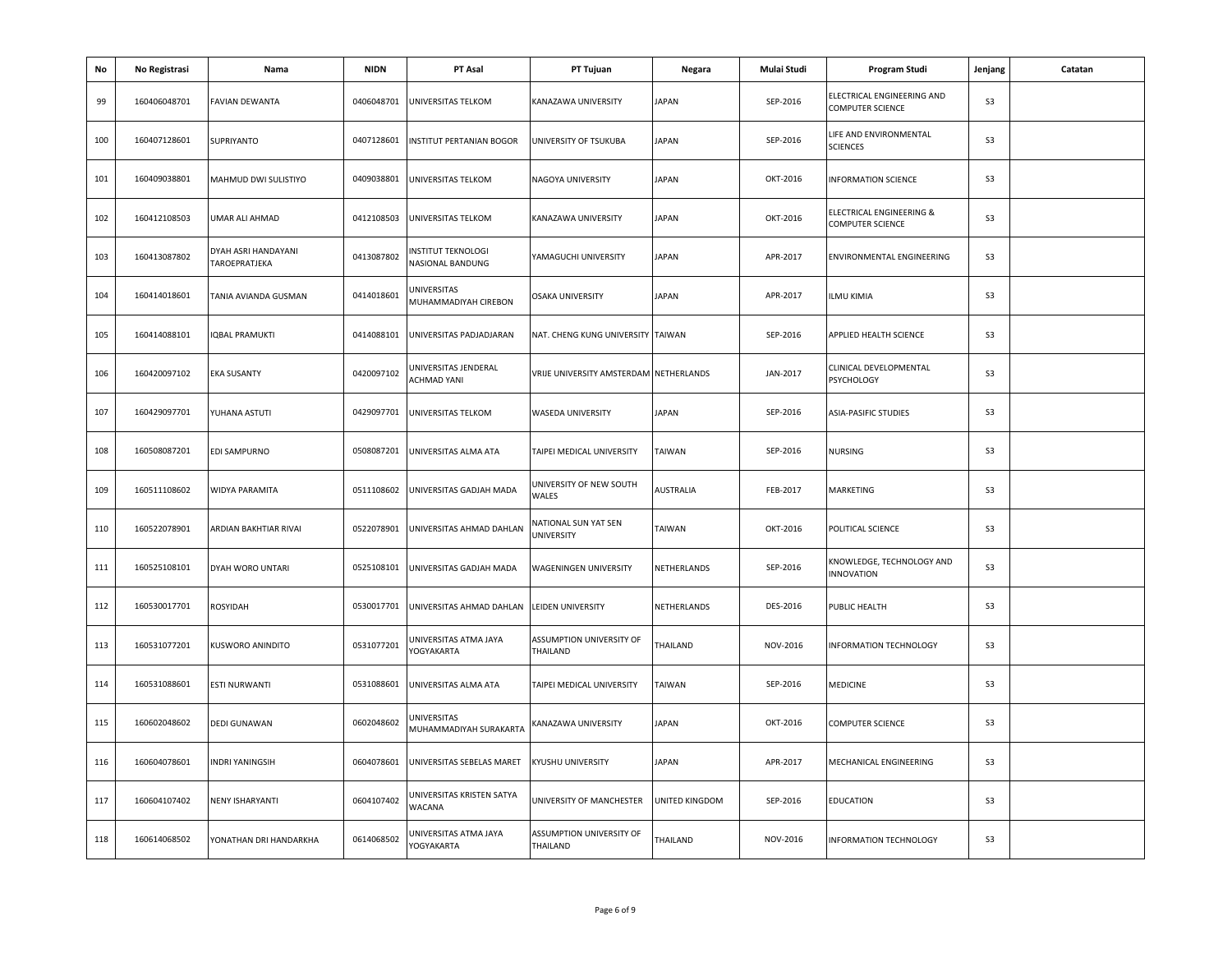| No  | No Registrasi | Nama                              | <b>NIDN</b> | PT Asal                                      | PT Tujuan                                     | Negara         | Mulai Studi | Program Studi                                       | Jenjang        | Catatan |
|-----|---------------|-----------------------------------|-------------|----------------------------------------------|-----------------------------------------------|----------------|-------------|-----------------------------------------------------|----------------|---------|
| 119 | 160617078501  | NUGHTHOH ARFAWI KURDHI            | 0617078501  | UNIVERSITAS SEBELAS MARET                    | EINDHOVEN UNIVERSITY OF<br>TECH.              | NETHERLANDS    | OKT-2016    | INDUSTRIAL ENGINEERING                              | S <sub>3</sub> |         |
| 120 | 160625087801  | RINA AGUSTINA                     | 0625087801  | UNIVERSITAS<br>MUHAMMADIYAH<br>PURWOKERTO    | UNIVERSITY OF QUEENSLAND                      | AUSTRALIA      | JAN-2017    | <b>EDUCATION</b>                                    | S <sub>3</sub> |         |
| 121 | 160626078603  | <b>VINAMI YULIAN</b>              | 0626078603  | <b>JNIVERSITAS</b><br>MUHAMMADIYAH SURAKARTA | UNIVERSITY OF LEEDS                           | UNITED KINGDOM | JAN-2017    | HEALTHCARE                                          | S <sub>3</sub> |         |
| 122 | 160630088003  | RIZQI FITRI NARYANTO              | 0630088003  | JNIVERSITAS NEGERI<br>SEMARANG               | KANAZAWA UNIVERSITY                           | JAPAN          | OKT-2016    | MECHANICAL SCIENCE AND<br>ENGINEERING               | S <sub>3</sub> |         |
| 123 | 160705037501  | TOGAR WILIATER S. PANJAITAN       | 0705037501  | UNIVERSITAS KRISTEN PETRA                    | UNIVERSITY OF QUEENSLAND                      | AUSTRALIA      | JAN-2017    | GEOGRAPHY, PLANNING &<br>ENVIRONMENTAL MANAGEMENT   | S <sub>3</sub> |         |
| 124 | 160705128406  | MUHAMMAD UNTUNG MANARA            | 0705128406  | UNIVERSITAS MERDEKA<br>MALANG                | MAASTRICHT UNIVERSITY                         | NETHERLANDS    | SEP-2016    | PSYCHOLOGY AND NEUROSCIENCE                         | S <sub>3</sub> |         |
| 125 | 160707018001  | EDY PURWANTO                      | 0707018001  | UNIVERSITAS SURABAYA                         | UNIVERSITY OF ADELAIDE                        | AUSTRALIA      | SEP-2016    | TEKNIK KIMIA                                        | S <sub>3</sub> |         |
| 126 | 160707037102  | <b>GREGORIUS SATIA BUDHI</b>      | 0707037102  | JNIVERSITAS KRISTEN PETRA                    | UNIVERSITY OF NEWCASTLE                       | AUSTRALIA      | JAN-2017    | INFORMATION TECHNOLOGY                              | S <sub>3</sub> |         |
| 127 | 160708057303  | ESTI DWI RINAWIYANTI              | 0708057303  | UNIVERSITAS SURABAYA                         | RMIT UNIVERSITY                               | AUSTRALIA      | AGU-2016    | MANAGEMENT                                          | S <sub>3</sub> |         |
| 128 | 160710068306  | <b>RATIH</b>                      | 0710068306  | UNIVERSITAS SURABAYA                         | TECHNICAL UNIVERSITY OF<br>BRAUNSCHWEIG       | <b>GERMANY</b> | SEP-2016    | <b>FARMASI</b>                                      | S <sub>3</sub> |         |
| 129 | 160713018301  | <b>HENIK TRI RAHAYU</b>           | 0713018301  | JNIVERSITAS<br>MUHAMMADIYAH MALANG           | NAT. CHENG KUNG UNIVERSITY TAIWAN             |                | SEP-2016    | NURSING                                             | S3             |         |
| 130 | 160715068101  | YUSAK TANOTO                      | 0715068101  | UNIVERSITAS KRISTEN PETRA                    | UNIVERSITY OF NEW SOUTH<br>WALES              | AUSTRALIA      | SEP-2016    | ELECTRICAL ENGINEERING                              | S <sub>3</sub> |         |
| 131 | 160719127401  | FIDELIS ARASTYO ANDONO            | 0719127401  | JNIVERSITAS SURABAYA                         | UNIVERSITY OF ESSEX                           | UNITED KINGDOM | OKT-2016    | ACCOUNTING                                          | S <sub>3</sub> |         |
| 132 | 160721027001  | <b>EDWIN PRAMANA</b>              | 0721027001  | SEKOLAH TINGGI TEKNIK<br>SURABAYA            | ASSUMPTION UNIVERSITY OF<br>THAILAND          | THAILAND       | SEP-2016    | INFORMATION TECHNOLOGY                              | S <sub>3</sub> |         |
| 133 | 160725027401  | DIANNE FRISKO KOAN                | 0725027401  | UNIVERSITAS SURABAYA                         | UNIVERSITY OF DUNDEE                          | UNITED KINGDOM | SEP-2016    | ACCOUNTING AND BUSINESS<br><b>FINANCE</b>           | S <sub>3</sub> |         |
| 134 | 160726077702  | ALOYSIUS YULI WIDIANTO            | 0726077702  | JNIVERSITAS SURABAYA                         | INSTITUT NAT. POLYTECH. DE<br><b>TOULOUSE</b> | FRANCE         | SEP-2016    | TEKNIK KIMIA                                        | S <sub>3</sub> |         |
| 135 | 160729108001  | MARIA PRAPTININGSIH               | 0729108001  | UNIVERSITAS KRISTEN PETRA                    | UNIVERSITY OF ABERDEEN                        | UNITED KINGDOM | SEP-2016    | <b>ECONOMICS</b>                                    | S <sub>3</sub> |         |
| 136 | 160731107101  | TIGOR WILFRITZ SOADUON<br>PANJAIT | 0731107101  | JNIVERSITAS 17 AGUSTUS 1945<br>SURABAYA      | UNIVERSITY OF QUEENSLAND                      | AUSTRALIA      | OKT-2016    | GEOGRAPHY, PLANNING AND<br>ENVIRONMENTAL MANAGEMENT | S <sub>3</sub> |         |
| 137 | 160804018003  | <b>DWI ARIYANTI</b>               | 0804018003  | UNIVERSITAS TEKNOLOGI<br>SUMBAWA             | TOKYO UNIV OF AGRICULTURE<br>AND TECH.        | <b>JAPAN</b>   | APR-2016    | BIOTECHNOLOGY AND LIFE SCIENCE                      | S <sub>3</sub> |         |
| 138 | 160805018401  | IDA BAGUS AGUNG YOGESWARA         | 0805018401  | UNIVERSITAS DHYANA PURA                      | UNIVERSITÄT FUR<br><b>BODENKULTUR WIEN</b>    | AUSTRIA        | SEP-2016    | <b>FOOD SCIENCE</b>                                 | S3             |         |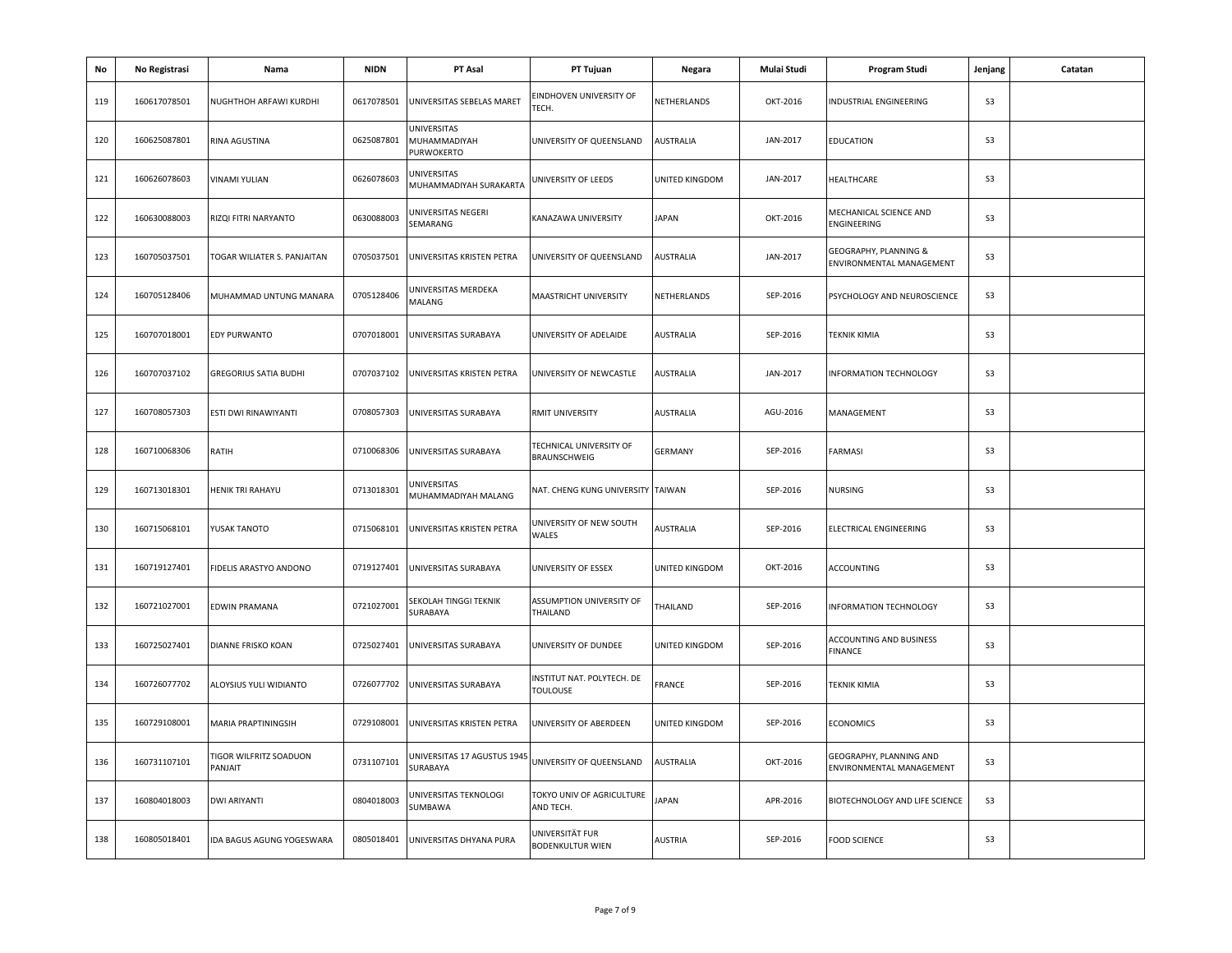| No  | No Registrasi | Nama                   | <b>NIDN</b> | PT Asal                                     | PT Tujuan                                             | Negara       | Mulai Studi | Program Studi                                            | Jenjang        | Catatan         |
|-----|---------------|------------------------|-------------|---------------------------------------------|-------------------------------------------------------|--------------|-------------|----------------------------------------------------------|----------------|-----------------|
| 139 | 160807087401  | <b>KETUT SWARJANA</b>  | 0807087401  | SEKOLAH TINGGI ILMU<br><b>ESEHATAN BALI</b> | MAHIDOL UNIVERSITY                                    | THAILAND     | AGU-2016    | PUBLIC HEALTH                                            | S <sub>3</sub> |                 |
| 140 | 160901028102  | ABD. MALIK             | 0901028102  | UNIVERSITAS MUSLIM<br>INDONESIA             | UNIVERSITY OF COPENHAGEN                              | DENMARK      | DES-2016    | DRUG DESIGN AND PHARMACOLOGY                             | S <sub>3</sub> |                 |
| 141 | 160905118303  | PATTA HINDI ASIS       | 0905118303  | <b>JNIVERSITAS</b><br>MUHAMMADIYAH KENDARI  | UNIVERSITY OF WESTERN<br><b>AUSTRALIA</b>             | AUSTRALIA    | FEB-2017    | ANTHROPOLOGY AND SOCIOLOGY                               | S <sub>3</sub> |                 |
| 142 | 160911118702  | RIAN ADI PAMUNGKAS     | 0911118702  | STIKES MARENDENG MAJENE                     | MAHIDOL UNIVERSITY                                    | THAILAND     | AGU-2016    | FAMILY HEALTH, FACULTY OF PUBLIC<br><b>HEALTH</b>        | S <sub>3</sub> |                 |
| 143 | 160912038902  | <b>IRWAN RAMLI</b>     | 0912038902  | UNIVERSITAS COKROAMINOTO<br><b>PALOPO</b>   | HOKKAIDO UNIVERSITY                                   | <b>JAPAN</b> | OKT-2016    | <b>CONDENSED MATTER PHYSICS</b>                          | S <sub>3</sub> |                 |
| 144 | 160913039001  | ARWANSYAH              | 0913039001  | UNIVERSITAS COKROAMINOTO<br>PALOPO          | KANAZAWA UNIVERSITY                                   | <b>JAPAN</b> | SEP-2016    | COMPUTATIONAL BIOPHYSICS AND<br><b>CHEMISTRY</b>         | S <sub>3</sub> |                 |
| 145 | 160914118104  | AMRIZAL MUCHTAR        | 0914118104  | JNIVERSITAS MUSLIM<br><b>INDONESIA</b>      | SHIMANE UNIVERSITY                                    | <b>JAPAN</b> | OKT-2016    | <b>MIKROBIOLOGI</b>                                      | S <sub>3</sub> |                 |
| 146 | 160915027601  | BILL GLENNY WULLUR     | 0915027601  | UNIVERSITAS KLABAT                          | <b>CURTIN UNIVERSITY</b>                              | AUSTRALIA    | AGU-2016    | PENDIDIKAN BAHASA INGGRIS                                | S <sub>3</sub> |                 |
| 147 | 160926117401  | YESAYA TOMMY PAULUS    | 0926117401  | STMIK DIPANEGARA MAKASSAR KYUSHU UNIVERSITY |                                                       | <b>JAPAN</b> | SEP-2016    | HUMAN SCIENCE INTERNATIONAL<br>COURSE                    | S <sub>3</sub> |                 |
| 148 | 160927067701  | MUHAMMAD DIKMAN MAHENG | 0927067701  | UNIVERSITAS<br>MUHAMMADIYAH KENDARI         | UNESCO-IHE INSTITUTE FOR<br><b>WATER EDUCATION</b>    | NETHERLANDS  | FEB-2017    | WATER SCIENCE AND ENGINEERING                            | S <sub>3</sub> |                 |
| 149 | 160927088701  | ARIEF HIDAYAT          | 0927088701  | UNIVERSITAS TEKNOLOGI<br>SULAWESI           | TOKYO UNIVERSITY OF SCIENCE JAPAN                     |              | APR-2017    | TRANSPORTATION PLANNING                                  | S <sub>3</sub> |                 |
| 150 | 160927088803  | HARTONO BANCONG B      | 0927088803  | <b>JNIVERSITAS</b><br>MUHAMMADIYAH MAKASSAR | SEOUL NATIONAL UNIVERSITY                             | SOUTH KOREA  | AGU-2016    | PENDIDIKAN FISIKA                                        | S <sub>3</sub> |                 |
| 151 | 160930108402  | AGUS BAHAR RACHMAN     | 0930108402  | UNIVERSITAS NEGERI<br><b>GORONTALO</b>      | <b>EHIME UNIVERSITY</b>                               | <b>JAPAN</b> | OKT-2016    | APPLIED BIORESOURCE SCIENCE                              | S <sub>3</sub> |                 |
| 152 | 161007107901  | <b>ANDY TRIWINARKO</b> | 1007107901  | POLITEKNIK NEGERI BATAM                     | UNIVERSITE DE VALENCIENNES<br>ET DU HAINAUT CAMBRESIS | FRANCE       | SEP-2016    | ELECTRICAL ENGINEERING                                   | S <sub>3</sub> |                 |
| 153 | 161009038504  | JHONNI RAHMAN          | 1009038504  | UNIVERSITAS ISLAM RIAU                      | KANAZAWA UNIVERSITY                                   | <b>JAPAN</b> | OKT-2016    | MECHANICAL ENGINEERING                                   | S <sub>3</sub> |                 |
| 154 | 161018097701  | PRASAJA WIKANTA        | 1018097701  | POLITEKNIK NEGERI BATAM                     | UNIVERSITE DE VALENCIENNES<br>ET DU HAINAUT CAMBRESIS | FRANCE       | SEP-2016    | <b>TEKNIK ELEKTRO</b>                                    | S <sub>3</sub> |                 |
| 155 | 160001038701  | ARIF ROHMAN            | 0001038701  | NSTITUT TEKNOLOGI<br>SUMATERA               | POLYTECHNIC INSTITUTE OF<br>MILAN                     | <b>ITALY</b> | OKT-2016    | ENVIRONMENTAL AND HYDRAULIC<br>ENGINEERING AND GEOMATICS | S <sub>3</sub> | Lolos bersyarat |
| 156 | 160015097512  | SONY PRAMUSANDI        | 0015097512  | POLITEKNIK NEGERI JAKARTA                   | <b>KASETSART UNIVERSITY</b>                           | THAILAND     | AGU-2016    | <b>GEOTECHNICAL ENGINEERING</b>                          | S <sub>3</sub> | Lolos bersyarat |
| 157 | 160020048105  | APRIWAN                | 0020048105  | UNIVERSITAS ANDALAS                         | UNIVERSITY OF WESTERN<br>AUSTRALIA                    | AUSTRALIA    | OKT-2016    | POLITICAL SCIENCES AND<br><b>INTERNATIONAL RELATIONS</b> | S <sub>3</sub> | Lolos bersyarat |
| 158 | 160021058304  | ANNA RETNAWATI         | 0021058304  | UNIVERSITAS AIRLANGGA                       | UNIVERSITY OF WESTERN<br><b>AUSTRALIA</b>             | AUSTRALIA    | JAN-2017    | <b>BUSINESS ADMINISTRATION</b>                           | S <sub>3</sub> | Lolos bersyarat |